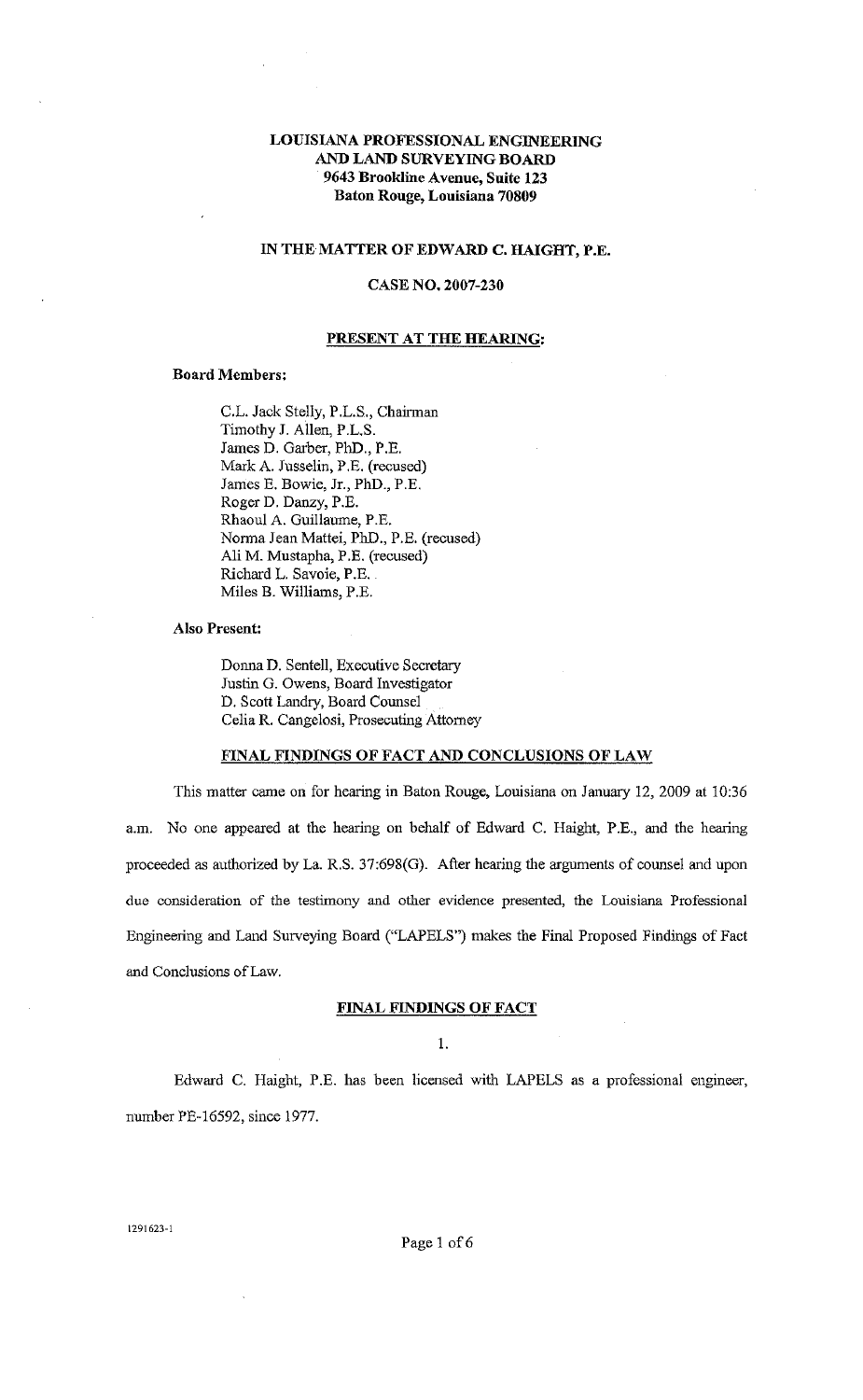On March 5, 2007, Mr. Haight submitted to LAPELS his Lcuisiana professional engineer license renewal fonn, confirming thereon that (a) he had met LAPELS' requirements for continuing professional development ("CPD") for the renewal period of April 1, 2005 to March 31, 2007, (b) if selected for a CPD audit by LAPELS he would be required to submit documentation to validate completion of all CPD requirements and (c) failure to comply with such CPD requirements or false statements made by him could be cause for disciplinary action by LAPELS. See LAPELS' Exhibit I.

3.

LAPELS staff subsequently selected Mr. Haight for a random audit of his CPD records for the renewal period of April 1, 2005 to March 31, 2007. See LAPELS' Exhibit 2.

4.

On or about August 3, 2007, LAPELS staff sent a letter to Mr. Haight notifying him of his selection for a random audit of his CPD records for the renewal period of April 1, 2005 to March 31, 2007 and instructing him to provide LAPELS with his completed Professional Development Activity Log and all supporting documentation within thirty (30) days. Mr. Haight failed to respond to this letter. See LAPELS' Exhibit 3.

On October 24, 2007, LAPELS staff sent a letter to Mr. Haight by certified mail, retun1 receipt requested, notifying him that he had been deemed not in compliance with LAPELS' CPD requirements (due to his failure to submit the requisite documentation in response to the August 3, 2007 audit notice) and giving him one hundred twenty (120) days to provide proof of compliance, along with payment of a \$200 administrative fee. The letter was never returned and Mr. Haight failed to respond. See LAPELS' Exhibit 4.

6.

On or before November 27, 2007, Mr. Haight submitted documentation indicating that he had earned some of the required number of CPD hours; however, he did not submit his completed Professional Development Activity Log or documentation that he had eamed the required one (1) hour in professional ethics. See LAPELS' Exhibit 5.

<sup>5.</sup>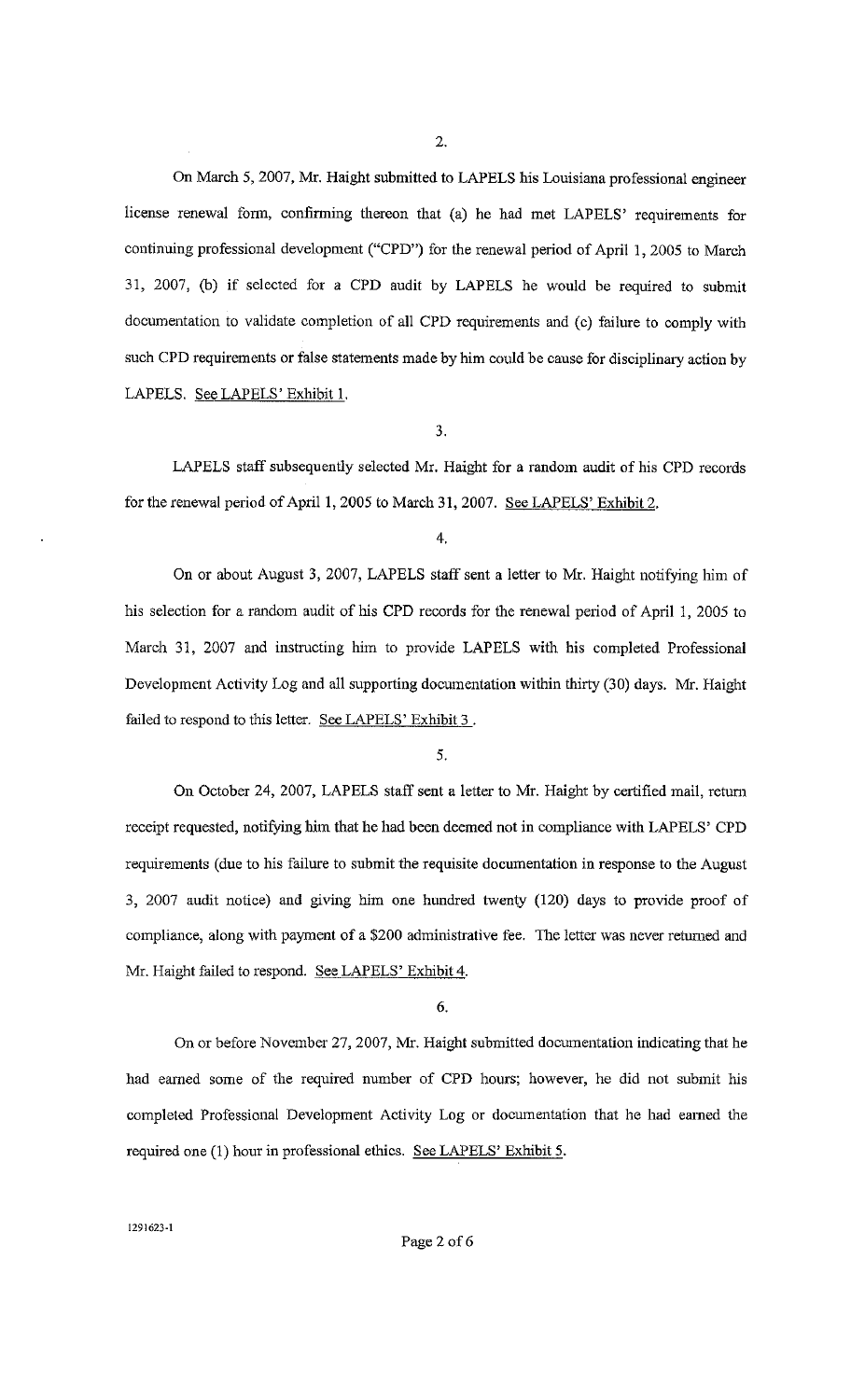On March 28, 2008, LAPELS staff sent a letter to Mr. Haight by certified mail, return receipt requested, notifying him that the documentation he submitted on November 27, 2007 *was*  inadequate because he failed to submit his completed Professional Development Activity Log or documentation that he had earned the required one (1) hour in professional ethics. Mr. Haight was given until May 5, 2008 to submit the required documentation and pay the \$200 administrative fee. The letter was subsequently received at Mr. Haight's address; however, he once again failed to respond. See LAPELS' Exhibit 6.

8.

On June 17, 2008, LAPELS staff sent a letter to Mr. Haight by certified mail (return receipt requested) and regular mail, advising him that LAPELS was considering preferring charges against him involving possible violations of (a) La. R.S. 37:698(A)(1), relative to the making of a false statement in applying for a renewal license, and (b) La. R.S. 37:698(A)(6), *to wit* LAC Title 46:LXI§3117 and 3119, relative to the failure to comply with LAPELS' CPD requirements. The letter also included a proposed Consent Order and advised Mr. Haight of his right to request an informal conference. The letter and proposed Consent Order were received at Mr. Haight's address on June 19, 2008; however, he again failed to respond. See LAPELS' Exhibit 7.

9.

Mr. Haight never requested an informal conference and did not accept the proposed Consent Order.

### 10.

On November 17, 2008, by a unanimous vote LAPELS preferred charges against Mr. Haight for an alleged violations of La. R.S. 37:698(A)(1) (the making of a false statement in applying for a renewal license) and La. R.S. 37:698(A)(6), *to wit* LAC Title 46:LXI§3117 and 3119 (failure to comply with LAPELS' CPD requirements). LAPELS also directed that a hearing be set to consider the charges against Mr. Haight on January 12, 2009 at 10:30 a.m. at the LAPELS office. A copy of the Notice of Charges and Hearing was sent to Mr. Haight by certified mail (return receipt requested) on December 8, 2008. The letter and Notice of Charges and Hearing were received at Mr. Haight's address on December 12, 2008. See LAPELS' Exhibit 8.

7.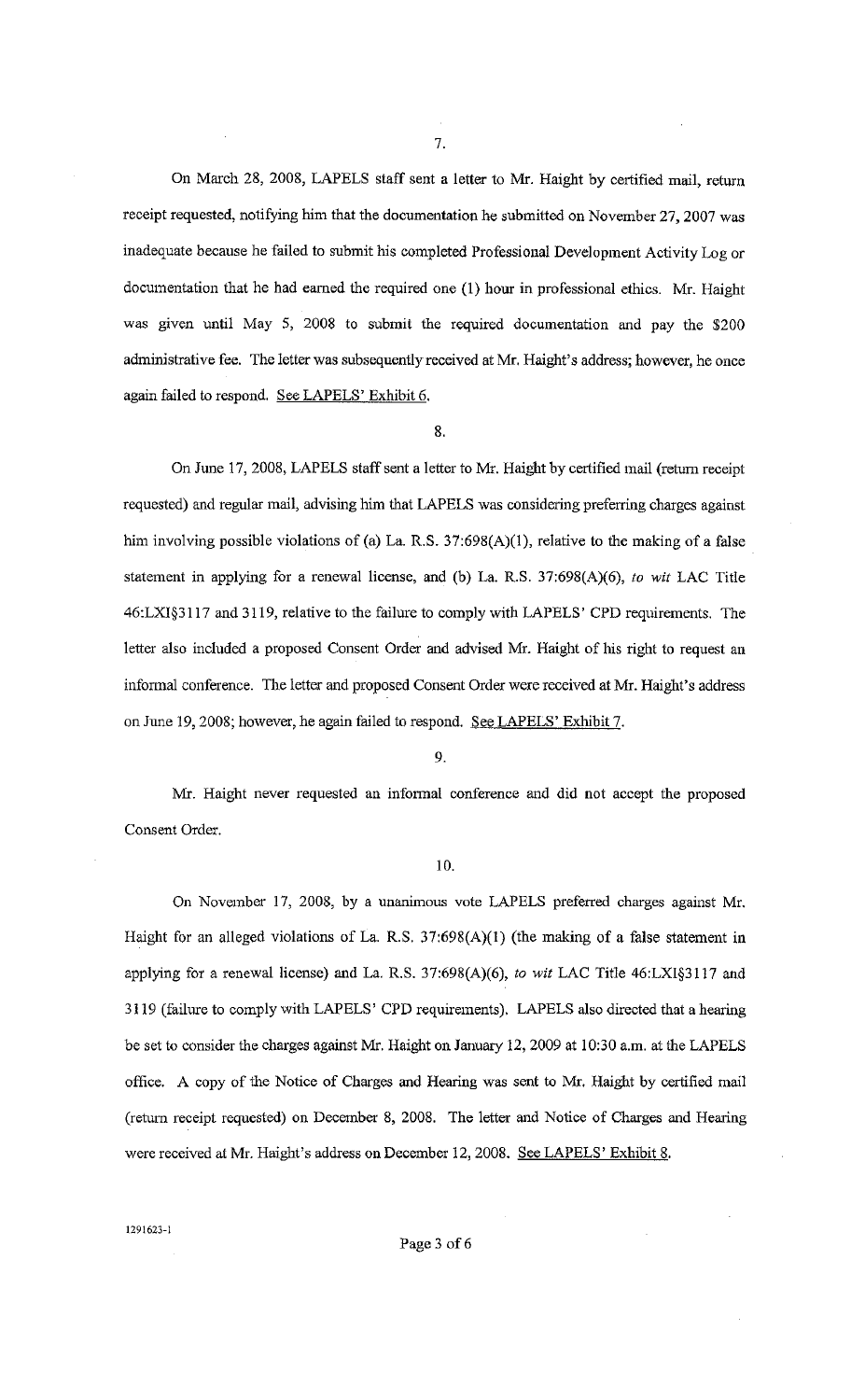11.

The actual costs incurred by LAPELS in connection with this case through January 9, 2009

(which is prior to the date of the hearing) amounted to \$1,197.31. See LAPELS' Exhibits 9 and 10.

### FINAL CONCLUSIONS OF LAW

I.

LAPELS has jurisdiction over this matter because Mr. Haight is licensed by LAPELS as a professional engineer and he renewed his license in 2007.

 $\mathcal{D}$ 

La. R.S. 37:698(A)(l) and (6) have at all relevant times provided as follows:

§698. Disciplinary proceedings against licensees and certificate holders; procedure

A. The board shall have the power to take disciplinary action against any licensee or certificate holder found by the board to be guilty of any of the following acts or offenses:

(I) Any fraud, deceit, material misstatement, or perjury or the giving of any false or forged evidence in applying for a license or certificate, or in taking any examination, or in applying for any renewal license or certificate provided for in this Chapter.

(6) Violation of any provision of this Chapter or any rules or regulations adopted and promulgated by the board.

#### 3.

 $\mathbf{r} = \mathbf{r} - \mathbf{r}$ 

LAC Title 46:LXI§3105, 3117 and 3119 have at all relevant times provided, in

pertinent part, as follows:

### §3105. Requirements

A. During each biennial licensure renewal period, every professional engineer licensee, including those licensed in two or more disciplines, is required to obtain 30 PDHs in engineering related activities.

I. At least one PDH shall be in professional ethics. Professional ethics concerns the standard of professional conduct and responsibility required of a professional engineer.

 $\sim$   $\sim$ 

Page 4 of 6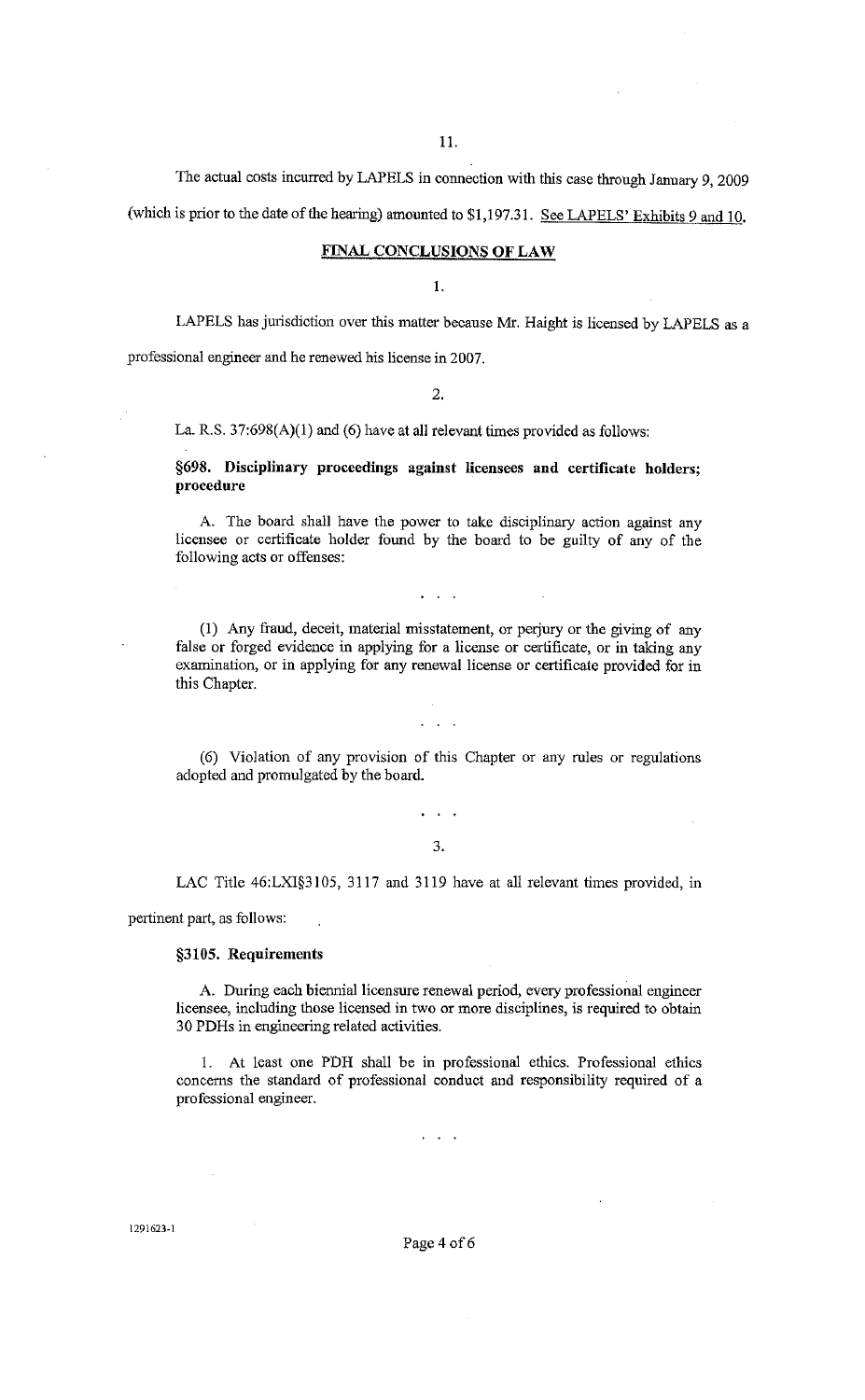# §3117. **Audit and Review of Records**

A. The board may request, at any time, that a licensee provide proof of compliance with all CPD requirements.

B. Additionally, the board will conduct random audits of biennial renewals of up to 30 percent of all board licensees.

D. Should the licensee fail to provide proof of compliance, or if discrepancies or deficiencies are discovered as the result of any of the reviews provided for in §3117.A-C, the licensee will be deemed not in compliance.

### **§3119. Failure to Comply**

A. When a licensee is deemed not in compliance with the CPD requirements of the board, the licensee will be so notified and will be given 120 days to satisfy the board requirements. The licensee must provide documented evidence of compliance accompanied by payment of an administrative fee of \$200. Failure to comply will subject the licensee to disciplinary action as provided in the licensure law.

4.

 $\sim 100$ 

Louisiana law gives LAPELS authority to take disciplinary action against Mr. Haight based on the facts in this case.

5.

Pursuant to La. R.S. 37:698(A), (B) and (J), the disciplinary action which LAPELS can take against any person found by LAPELS to be guilty of any of the acts or offenses listed in La. R.S. 37:698(A) includes, but is not limited to, reprimand, probation, suspension, revocation, fine (in an amount not to exceed \$5,000 per violation) and all reasonable costs.

6.

Since Mr. Haight made a false statement in applying for his renewal license, failed to submit proof of CPD compliance in response to the audit of his CPD records and failed to pay the administrative fee, he violated La. R.S. 37:698(A)(l) and 37:698(A)(6), *to* wit LAC Title 46:LXI§3117 and 3119.

7.

A Final Decision and Order will issue this date assessing appropriate disciplinary action against Mr. Haight.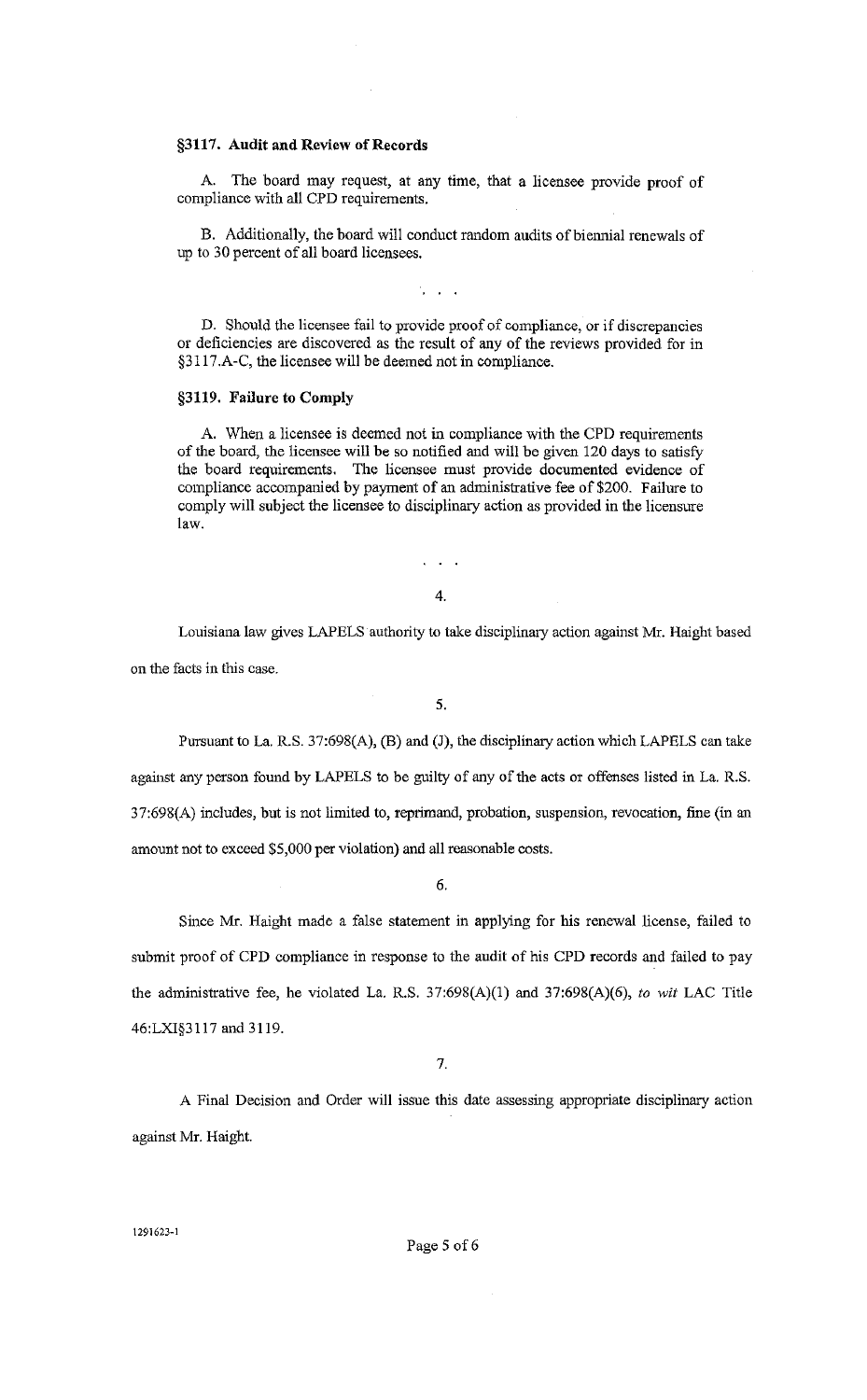Baton Rouge, Louisiana, this 13th day of May, 2009.

LOUISIANA PROFESSIONAL ENGINEERING AND LAND SURVEYING BOARD

÷<br>D

By <u>/</u> TIMOTHY J. ALLEN, P.L.S., Chairman

 $\label{eq:2.1} \frac{1}{\sqrt{2}}\int_{\mathbb{R}^{2}}\left|\frac{d\mathbf{x}}{d\mathbf{x}}\right|^{2}d\mathbf{x}^{2}d\mathbf{x}^{2}d\mathbf{x}^{2}d\mathbf{x}^{2}d\mathbf{x}^{2}d\mathbf{x}^{2}d\mathbf{x}^{2}d\mathbf{x}^{2}d\mathbf{x}^{2}d\mathbf{x}^{2}d\mathbf{x}^{2}d\mathbf{x}^{2}d\mathbf{x}^{2}d\mathbf{x}^{2}d\mathbf{x}^{2}d\mathbf{x}^{2}d\mathbf{x}^{2}d\mathbf{x}^{2}d\math$ 

1291623·1

Page 6 of 6  $\,$ 

 $\hat{\boldsymbol{\beta}}$ 

 $\sim$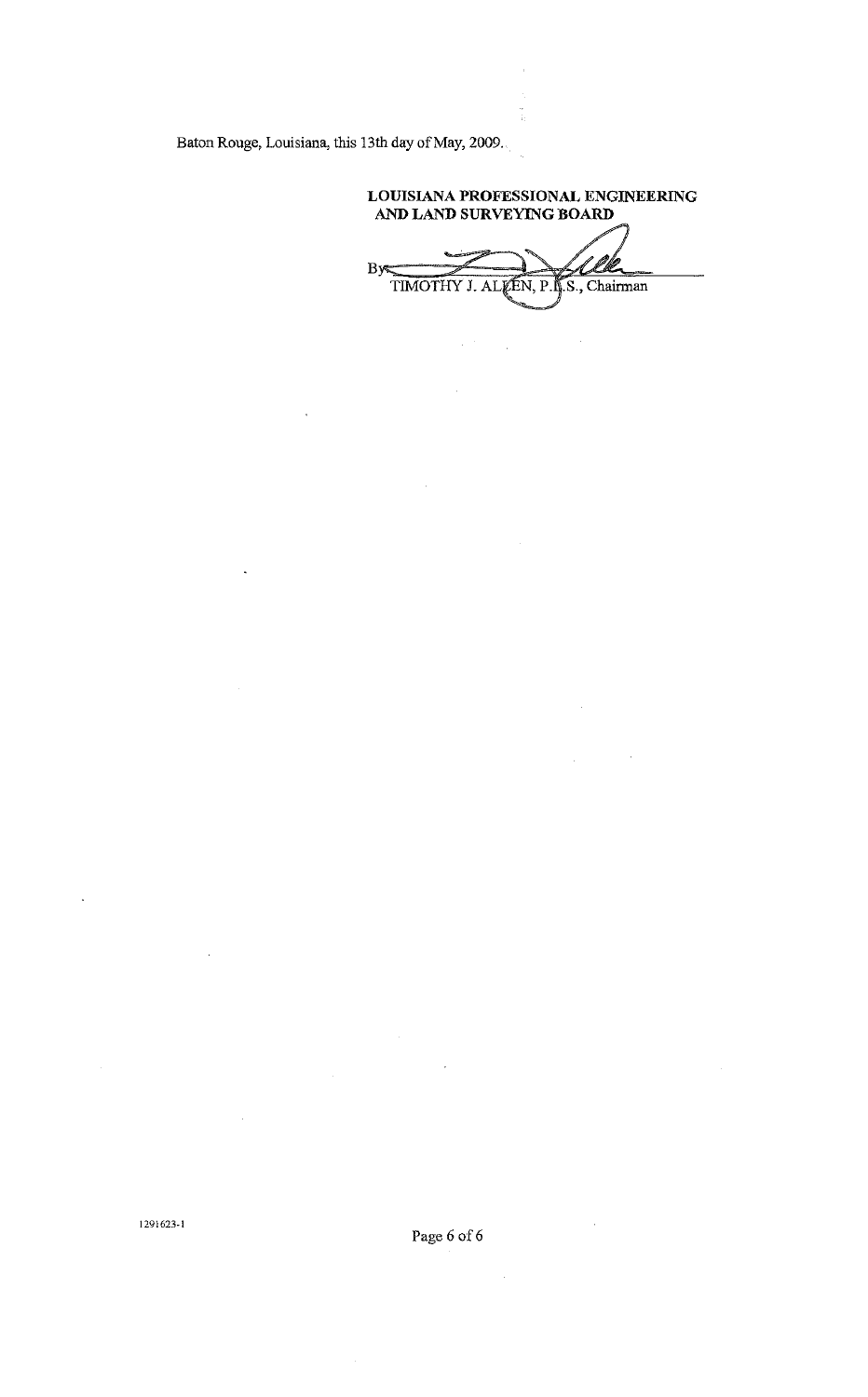# **LOUISIANA PROFESSIONAL ENGINEERING AND LAND SURVEYING BOARD 9643 Brookline Avenue, Suite 123 Baton Rouge, Louisiana 70809**

### **IN THE MATTER OF EDWARD C. HAIGHT, P.E.**

### **CASE NO. 2007-230**

### **FINAL DECISION AND ORDER**

The Proposed Findings of Fact and Conclusions of Law and Proposed Decision and Order were issued and forwarded to Edward C. Haight, P.E. and the prosecuting attomey (Celia R. Cangelosi) on March 4, 2009. No exceptions or briefs were filed or oral argument requested by Mr. Haight or the prosecuting attomey. After due consideration of the Proposed Findings of Fact and Conclusions of Law and Proposed Decision and Order,

# **IT IS ORDERED THAT:**

1.

The Louisiana Professional Engineering and Land Surveying Board ("LAPELS") adopts its Proposed Findings of Fact and Conclusions of Law as final in this case, and the same is incorporated herein by reference as if set forth in *extenso.* 

2.

The charges against Edward C. Haight, P.E. under La. R.S. 37:698(A)(l) and 37:698(A)(6), *to wit* LAC Title 46:LXI§3117 and 3119, are hereby sustained.

3.

Mr. Haight is hereby assessed a fine in the amount of Five Hundred and No/100 (\$500.00) Dollars.

4.

Mr. Haight is also hereby assessed an administrative fee in the amount of Two Hundred and No/100 (\$200.00) Dollars.

5.

Mr. Haight is also hereby assessed the actual costs incurred by LAPELS in connection with this case through the hearing in the amount of Two Thousand Two Hundred Ninety-Eight and 81/100 (\$2,298.81) Dollars.

1291623-1